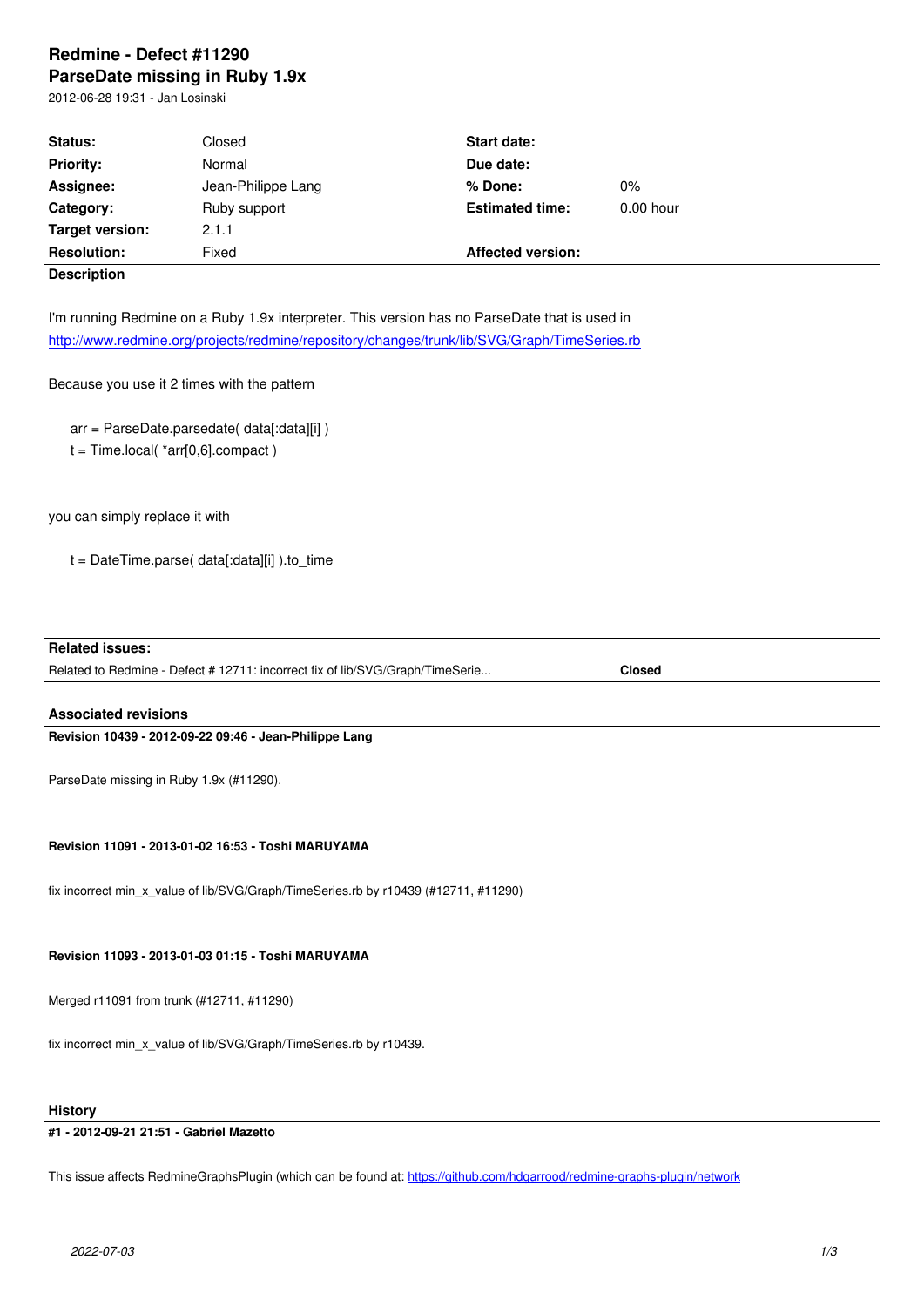diff --git a/lib/SVG/Graph/TimeSeries.rb b/lib/SVG/Graph/TimeSeries.rb index ee47359..bfa7c96 100644 --- a/lib/SVG/Graph/TimeSeries.rb +++ b/lib/SVG/Graph/TimeSeries.rb @@ -1,5 +1,4 @@ require 'SVG/Graph/Plot' -require 'parsedate' module SVG module Graph @@ -157,8 +156,7 @@ module SVG  $y = []$  data[:data].each\_index {|i| if i%2 == 0 arr = ParseDate.parsedate( data[:data][i])  $t = Time.$ local $(*arr[0,6].$ compact) + t = DateTime.parse( data[:data][i] ).to\_time  $x \ll t$ .to\_i else y << data[:data][i] @@ -173,8 +171,7 @@ module SVG protected def min\_x\_value=(value)

# arr = ParseDate.parsedate( value )

 $Qmin_x$  value = Time.local( \*arr[0,6].compact ).to\_i

+ @min\_x\_value = DateTime.parse( data[:data][i] ).to\_time end

#### **#2 - 2012-09-22 09:47 - Jean-Philippe Lang**

- *Category set to Ruby support*
- *Status changed from New to Resolved*
- *Assignee set to Jean-Philippe Lang*
- *Target version set to 2.1.1*
- *Resolution set to Fixed*

Patch committed in r10439.

## **#3 - 2012-09-29 18:26 - Jean-Philippe Lang**

*- Status changed from Resolved to Closed*

Merged in 2.1-stable.

**#4 - 2013-01-02 10:24 - Hein Gustavsen**